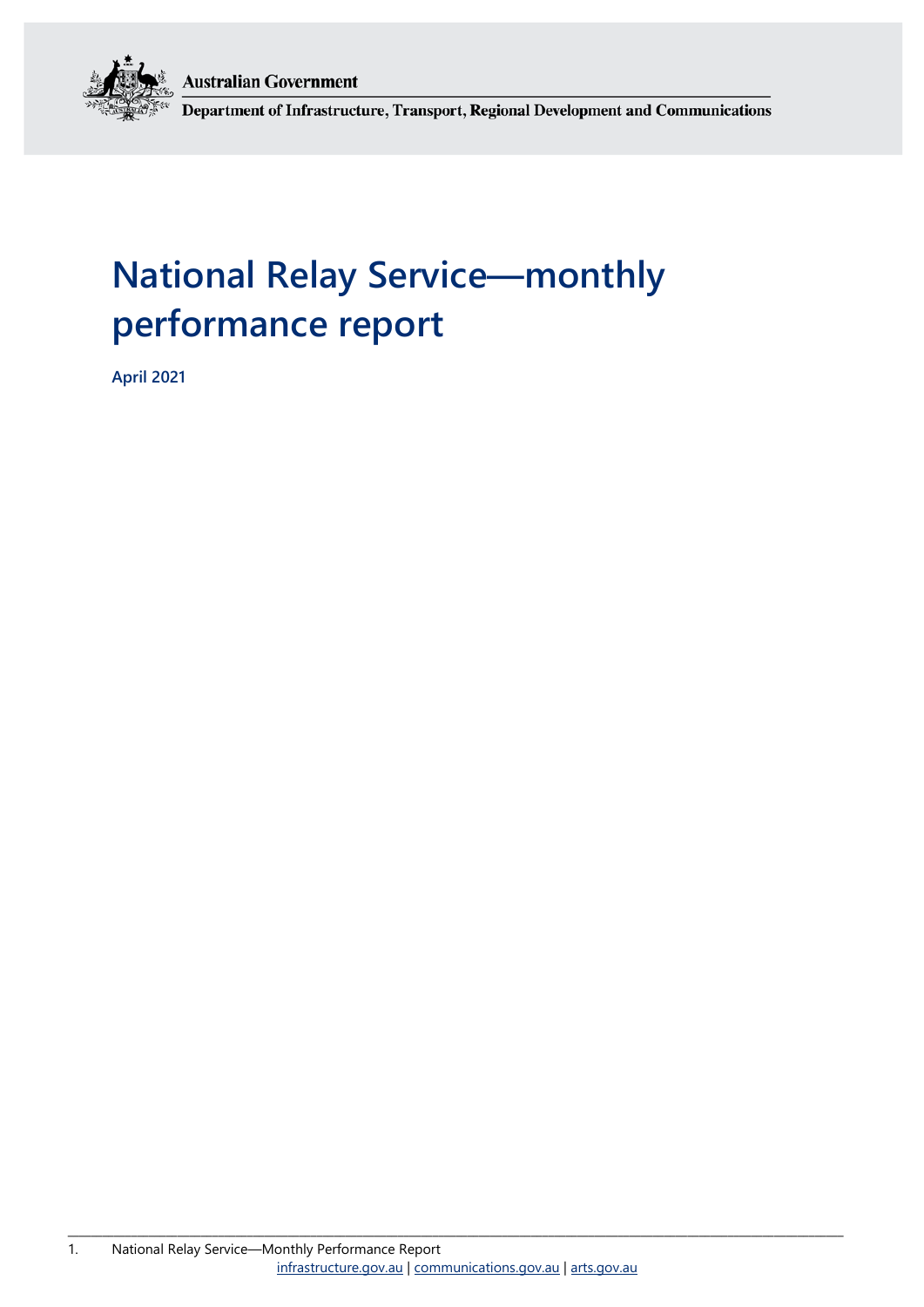© Commonwealth of Australia 2021 April 2021 / INFRASTRUCTURE

## **Ownership of intellectual property rights in this publication**

Unless otherwise noted, copyright (and any other intellectual property rights, if any) in this publication is owned by the Commonwealth of Australia (referred to below as the Commonwealth).

### **Disclaimer**

The material contained in this publication is made available on the understanding that the Commonwealth is not providing professional advice, and that users exercise their own skill and care with respect to its use, and seek independent advice if necessary.

The Commonwealth makes no representations or warranties as to the contents or accuracy of the information contained in this publication. To the extent permitted by law, the Commonwealth disclaims liability to any person or organisation in respect of anything done, or omitted to be done, in reliance upon information contained in this publication.

## **Creative Commons licence**

With the exception of (a) the Coat of Arms; (b) the Department of Infrastructure, Transport, Regional Development and Communications photos and graphics; and (c) [OTHER], copyright in this publication is licensed under a Creative Commons Attribution 4.0 Australia Licence.

Creative Commons Attribution 4.0 Australia Licence is a standard form licence agreement that allows you to copy, communicate and adapt this publication provided that you attribute the work to the Commonwealth and abide by the other licence terms.

Further information on the licence terms is available from [https://creativecommons.org/licenses/by/4.0/.](https://creativecommons.org/licenses/by/4.0/) This publication should be attributed in the following way: © Commonwealth of Australia 2021.

## **Use of the Coat of Arms**

The Department of the Prime Minister and Cabinet sets the terms under which the Coat of Arms is used. Please refer to the Commonwealth Coat of Arms — Information and Guidelines publication available at [www.pmc.gov.au.](http://www.pmc.gov.au/) 

### **Contact us**

This publication is available in hard copy or PDF format. All other rights are reserved, including in relation to any Departmental logos or trade marks which may exist. For enquiries regarding the licence and any use of this publication, please contact:

Director—Publishing and Communications Communication Branch Department of Infrastructure, Transport, Regional Development and Communications GPO Box 594 Canberra ACT 2601 Australia Email: [publishing@communications.gov.au](mailto:publishing@communications.gov.au)

Websites: [www.infrastructure.gov.au](http://www.infrastructure.gov.au/) | [www.communications.gov.au](http://www.communications.gov.au/) | [www.arts.gov.au.](http://www.arts.gov.au/)

\_\_\_\_\_\_\_\_\_\_\_\_\_\_\_\_\_\_\_\_\_\_\_\_\_\_\_\_\_\_\_\_\_\_\_\_\_\_\_\_\_\_\_\_\_\_\_\_\_\_\_\_\_\_\_\_\_\_\_\_\_\_\_\_\_\_\_\_\_\_\_\_\_\_\_\_\_\_\_\_\_\_\_\_\_\_\_\_\_\_\_\_\_\_\_\_\_\_\_\_\_\_\_\_\_\_\_\_\_\_\_\_\_\_\_\_\_\_\_\_\_\_\_\_\_\_\_\_\_\_\_\_\_\_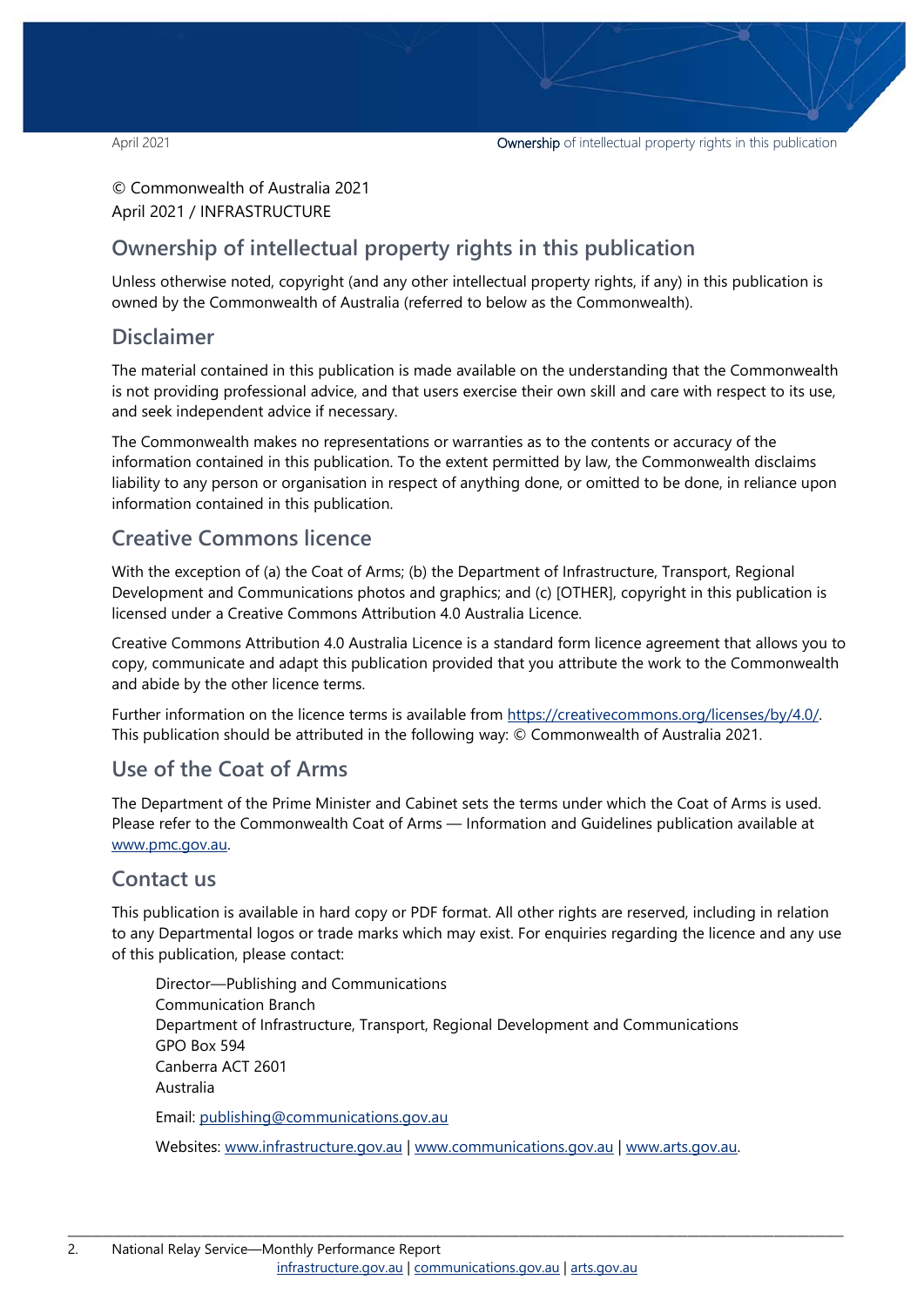### April 2021

### Contents

### **Contents**

## Tables / images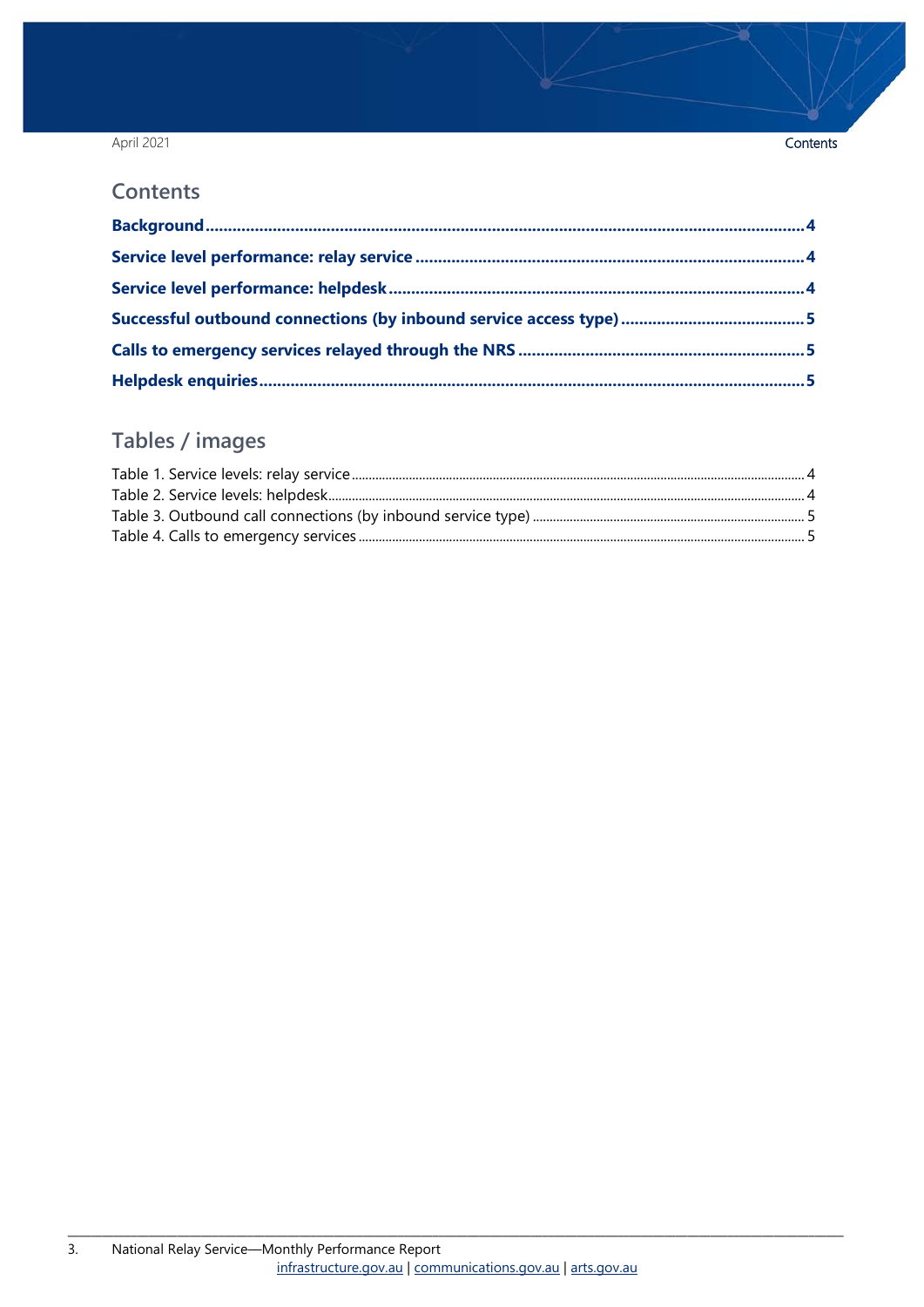## <span id="page-3-0"></span>**Background**

Concentrix, the National Relay Service (NRS) provider (relay and helpdesk services), submits activity and performance data to the Department of Infrastructure, Transport, Regional Development and Communications (the Department). This information is used to review the performance of the NRS against agreed service levels as well as provide data and information about how the NRS has been used in that month.

The Department then reports on NRS performance against agreed service levels and information on how the NRS is used, including the number of successful outbound connections, the number of calls to emergency services and the number of enquries to the NRS helpdesk.

## <span id="page-3-1"></span>**Service level performance: relay service**

| <b>Service level</b>                               | <b>Target</b>                                                                                                                                 | <b>April</b><br>2021 |
|----------------------------------------------------|-----------------------------------------------------------------------------------------------------------------------------------------------|----------------------|
| <b>Grade of Service 1 106</b><br>and 000 emergency | At least 85% of 106 and 000 calls are answered by a call-taker<br>within 5 seconds of reaching the relevant answering point for<br>the call.  | 94.07%               |
| <b>Grade of Service 2 106</b><br>and 000 emergency | At least 95% of 106 and 000 calls are answered by a call-taker<br>within 10 seconds of reaching the relevant answering point<br>for the call. | 96.67%               |
| <b>Abandon Rate</b>                                | No more than 5% of calls answered by a call taker are<br>abandoned after leaving the IVR or being presented to the<br>routing queue.          | 1.59%                |
| <b>Grade of Service 3</b>                          | At least 85% of all other non-emergency calls are answered<br>by a call taker within 10 seconds                                               | 85.92%               |
| <b>Grade of Service 4</b>                          | At least 80% of video relay calls are answered by a call taker<br>within 120 seconds                                                          | 82.88%               |

<span id="page-3-3"></span>**Table 1. Service levels: relay service**

## <span id="page-3-2"></span>**Service level performance: helpdesk**

### <span id="page-3-4"></span>**Table 2. Service levels: helpdesk**

| <b>Service level</b>                  | <b>Target</b>                                                                                                                                                                                                                                                                                            | <b>April</b><br>2021 |
|---------------------------------------|----------------------------------------------------------------------------------------------------------------------------------------------------------------------------------------------------------------------------------------------------------------------------------------------------------|----------------------|
| <b>Grade of Service</b>               | 80% of all telephone calls answered by a call taker within 30<br>seconds                                                                                                                                                                                                                                 | 88.23%               |
| Acknowledgement                       | Must acknowledge greater than 85% of all enquiries received<br>through public NRS email addresses or forms from Accesshub or<br>from Helpdesk users within four hours where the enquiry is received<br>before 2 pm (AEST) on a business.<br>Day or otherwise by 12 noon (AEST) on the next business day. | 99.94%               |
| <b>Contact Resolution</b>             | Resolve greater than 85% of all enquiries received within 2 business<br>days.                                                                                                                                                                                                                            | 99.59%               |
| <b>Complaint</b><br><b>Resolution</b> | All complaints received are resolved within 20 business days of them<br>being raised                                                                                                                                                                                                                     | 88.89%               |

\_\_\_\_\_\_\_\_\_\_\_\_\_\_\_\_\_\_\_\_\_\_\_\_\_\_\_\_\_\_\_\_\_\_\_\_\_\_\_\_\_\_\_\_\_\_\_\_\_\_\_\_\_\_\_\_\_\_\_\_\_\_\_\_\_\_\_\_\_\_\_\_\_\_\_\_\_\_\_\_\_\_\_\_\_\_\_\_\_\_\_\_\_\_\_\_\_\_\_\_\_\_\_\_\_\_\_\_\_\_\_\_\_\_\_\_\_\_\_\_\_\_\_\_\_\_\_\_\_\_\_\_\_\_